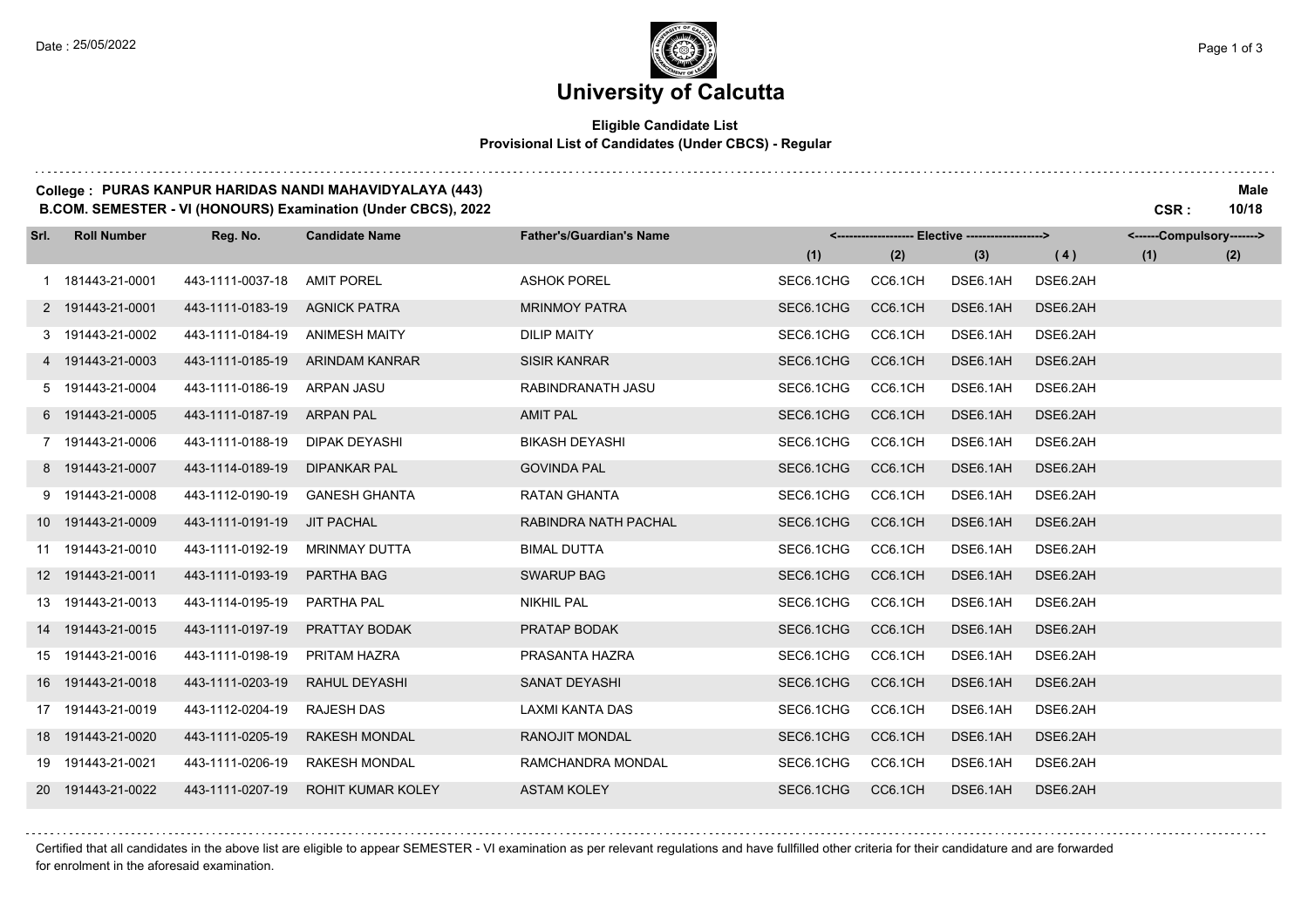. . . . . . . .

# **University of Calcutta**

## **Eligible Candidate List Provisional List of Candidates (Under CBCS) - Regular**

#### **College : PURAS KANPUR HARIDAS NANDI MAHAVIDYALAYA (443) Male**

**B.COM. SEMESTER - VI (HONOURS) Examination (Under CBCS), 2022 CSR : 10/18**

| Srl. | <b>Roll Number</b> | Reg. No.         | <b>Candidate Name</b>   | <b>Father's/Guardian's Name</b> |           | <------------------- Elective -------------------> |          |          | <------Compulsory-------> |     |  |
|------|--------------------|------------------|-------------------------|---------------------------------|-----------|----------------------------------------------------|----------|----------|---------------------------|-----|--|
|      |                    |                  |                         |                                 | (1)       | (2)                                                | (3)      | (4)      | (1)                       | (2) |  |
|      | 21 191443-21-0023  | 443-1111-0209-19 | SAHIL AHAMED PURKAIT    | <b>MD. SALIM PURKAIT</b>        | SEC6.1CHG | CC6.1CH                                            | DSE6.1AH | DSE6.2AH |                           |     |  |
|      | 22 191443-21-0024  | 443-1111-0210-19 | <b>SAJIT KHANDAKAR</b>  | MOSIA RAHAMAN KHANDAKAR         | SEC6.1CHG | CC6.1CH                                            | DSE6.1AH | DSE6.2AH |                           |     |  |
|      | 23 191443-21-0025  | 443-1111-0211-19 | SAKSHAR KARATI          | DHARMADAS KARATI                | SEC6.1CHG | CC6.1CH                                            | DSE6.1AH | DSE6.2AH |                           |     |  |
|      | 24 191443-21-0026  | 443-1111-0212-19 | <b>SAMRAT ADAK</b>      | PROVASH ADAK                    | SEC6.1CHG | CC6.1CH                                            | DSE6.1AH | DSE6.2AH |                           |     |  |
|      | 25 191443-21-0027  | 443-1111-0213-19 | SANJIT ADHIKARY         | <b>MADAN ADHIKARY</b>           | SEC6.1CHG | CC6.1CH                                            | DSE6.1AH | DSE6.2AH |                           |     |  |
|      | 26 191443-21-0028  | 443-1111-0214-19 | SHEKHAR GHANTA          | <b>HARADHAN GHANTA</b>          | SEC6.1CHG | CC6.1CH                                            | DSE6.1AH | DSE6.2AH |                           |     |  |
|      | 27 191443-21-0029  | 443-1111-0215-19 | SHUBHADEEP MUKHERJEE    | KASHINATH MUKHERJEE             | SEC6.1CHG | CC6.1CH                                            | DSE6.1AH | DSE6.2AH |                           |     |  |
|      | 28 191443-21-0030  | 443-1112-0216-19 | SHUBHANKAR BARUI        | <b>SUJAY BARUI</b>              | SEC6.1CHG | CC6.1CH                                            | DSE6.1AH | DSE6.2AH |                           |     |  |
| 29   | 191443-21-0031     | 443-1111-0217-19 | <b>SHUVANKAR MAJI</b>   | <b>SUKUMAR MAJI</b>             | SEC6.1CHG | CC6.1CH                                            | DSE6.1AH | DSE6.2AH |                           |     |  |
|      | 30 191443-21-0032  | 443-1112-0218-19 | SHUVANKAR MANNA         | LATE SUKUMAR MANNA              | SEC6.1CHG | CC6.1CH                                            | DSE6.1AH | DSE6.2AH |                           |     |  |
|      | 31 191443-21-0033  | 443-1111-0219-19 | SOUMICK CHAKRABARTY     | SAMIR CHAKRABARTY               | SEC6.1CHG | CC6.1CH                                            | DSE6.1AH | DSE6.2AH |                           |     |  |
|      | 32 191443-21-0034  | 443-1111-0220-19 | SOUMYADIP ROY           | SANJOY ROY                      | SEC6.1CHG | CC6.1CH                                            | DSE6.1AH | DSE6.2AH |                           |     |  |
|      | 33 191443-21-0035  | 443-1114-0221-19 | <b>SRIKANTA PAL</b>     | <b>SUBIR PAL</b>                | SEC6.1CHG | CC6.1CH                                            | DSE6.1AH | DSE6.2AH |                           |     |  |
|      | 34 191443-21-0036  | 443-1111-0222-19 | <b>SUDIP SAMANTA</b>    | <b>ARUN SAMANTA</b>             | SEC6.1CHG | CC6.1CH                                            | DSE6.1AH | DSE6.2AH |                           |     |  |
|      | 35 191443-21-0037  | 443-1111-0223-19 | <b>SUDIP SETH</b>       | <b>ANANTA SETH</b>              | SEC6.1CHG | CC6.1CH                                            | DSE6.1AH | DSE6.2AH |                           |     |  |
|      | 36 191443-21-0038  | 443-1111-0224-19 | <b>SURAJ HAZRA</b>      | UTPAL HAZRA                     | SEC6.1CHG | CC6.1CH                                            | DSE6.1AH | DSE6.2AH |                           |     |  |
|      | 37 191443-21-0039  | 443-1111-0225-19 | <b>SURAJIT POLLEY</b>   | <b>HARADHAN POLLEY</b>          | SEC6.1CHG | CC6.1CH                                            | DSE6.1AH | DSE6.2AH |                           |     |  |
|      | 38 191443-21-0040  | 443-1111-0226-19 | <b>SUVADEEP CHHARI</b>  | <b>DIBAKAR CHHARI</b>           | SEC6.1CHG | CC6.1CH                                            | DSE6.1AH | DSE6.2AH |                           |     |  |
|      | 39 191443-21-0041  | 443-1111-0227-19 | <b>TANMAY MUKHERJEE</b> | ALOKE MUKHERJEE                 | SEC6.1CHG | CC6.1CH                                            | DSE6.1AH | DSE6.2AH |                           |     |  |
|      | 40 191443-21-0042  | 443-1111-0228-19 | <b>TANMOY HAIT</b>      | <b>TAPAN KUMAR HAIT</b>         | SEC6.1CHG | CC6.1CH                                            | DSE6.1AH | DSE6.2AH |                           |     |  |

Certified that all candidates in the above list are eligible to appear SEMESTER - VI examination as per relevant regulations and have fullfilled other criteria for their candidature and are forwarded for enrolment in the aforesaid examination.